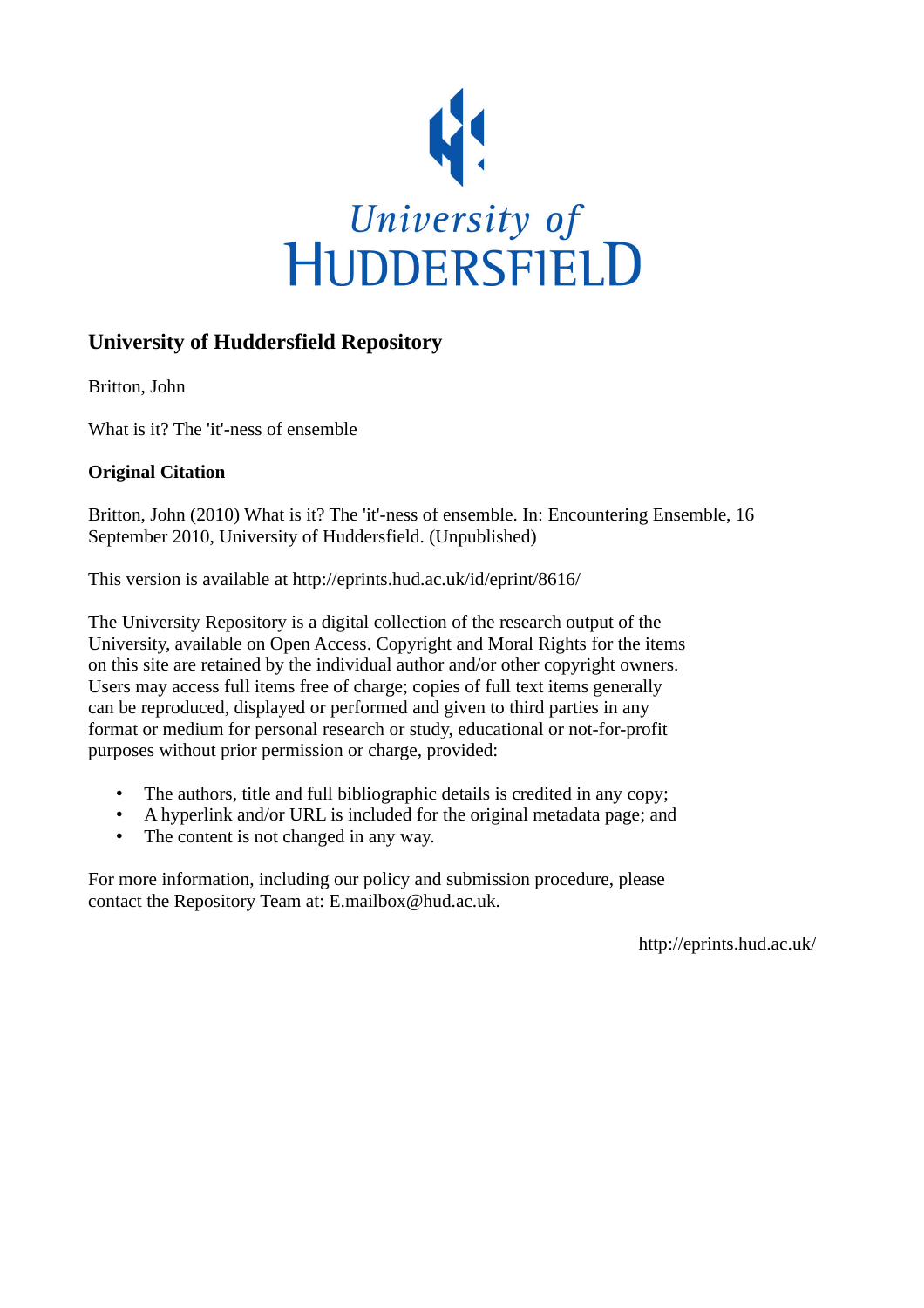# **What is it? The 'It-ness' of Ensemble**

## **Introduction**

In this paper I am going to address and bring together the two questions that originally underpinned the setting up of the symposium 'Encountering Ensemble' at the University of Huddersfield on September 16th 2010.

The first concerns the language and metaphors used to describe the idea of ensemble in live performance. In examining how practitioners describe or evoke the notion of 'ensemble', we can perhaps begin to understand the essence of the thing we are trying to talk about.

The second question concerns the implications an understanding of ensemble has on training performers to work in ensembles.

- Can 'ensemble' be trained?
- Can individuals be trained so that they are able to work in any ensemble, or does training in one particular ensemble not necessarily enhance the ability of its members to work in other ensembles?
- If ensembles can be trained, how does the training differ from performance training that pays no heed to the notion of ensemble?
- If ensembles can be trained, what EXACTLY is being trained?

In addressing these questions I am going to draw on my own practice - over nearly two decades - of performing in and latterly training individuals within ensembles. Through interrogating my practice I aim to get to some understanding of the essence of what I think I am training, and how I am training it.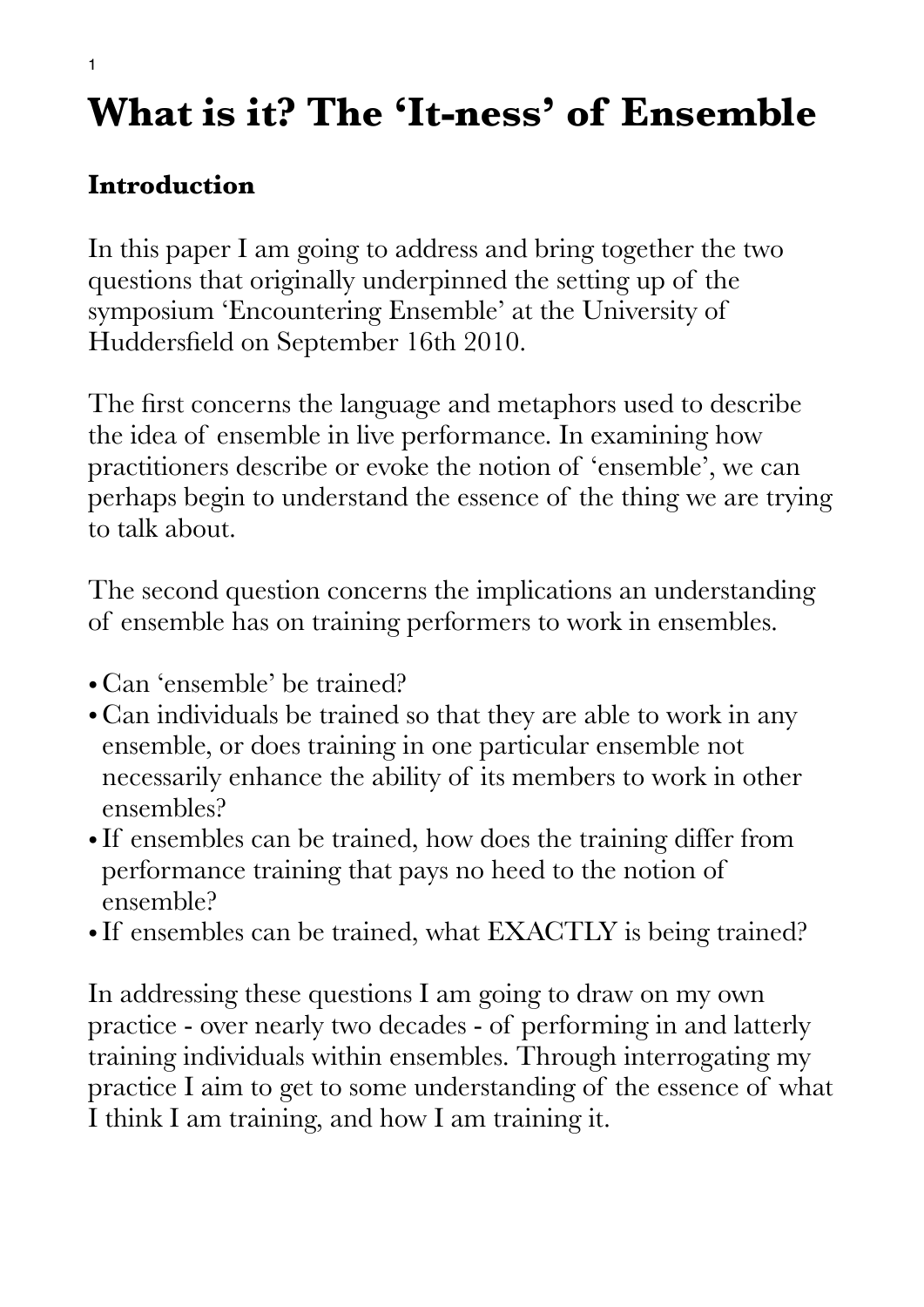More than a decade ago I set up The Quiddity Ensemble in Melbourne, as an independent research and performance group through which I could investigate some of these questions. Frustratingly, I found there was no word I could comfortably employ to describe what is happening in a room when an ensemble really connects and its members transcend their individual performances to participate in something 'other'. I started talking about 'It' - "it" is in the room. "it" requires the energy to alter, "it"'s left....

I still haven't found a better word. So this paper is in pursuit of the it-ness of ensemble.

### **Descriptions and Metaphors.**

It's tempting to suggest that if we don't know what 'it' is, then 'it' doesn't exist. Yet clearly there is such a thing as 'ensemble' performance which those who participate in it and those who observe it recognise as qualitatively different from non-ensemble performance. The problem is, knowing what 'it' is.

The Scottish Arts Council writes of 'ensemble theatre':

*Ensemble theatre occurs when, rather than auditioning freelancers on a projectby-project basis, a group of theatre artists work together over many years to create theatre. These artists can include performers, artistic directors, stage management and key administrative staff.[1](#page-2-0)*

This definition clearly suggests that ensemble is a function of longevity - in other words all that needs to be shared is time and people working together become an ensemble. By this definition presumably any long running West End show, old touring or building-based repertory companies, touring circuses are all ensembles.

<span id="page-2-0"></span><sup>1</sup> <http://www.scottisharts.org.uk/1/artsinscotland/drama/features/archive/themeensembletheatre.aspx> accessed September 2nd 2010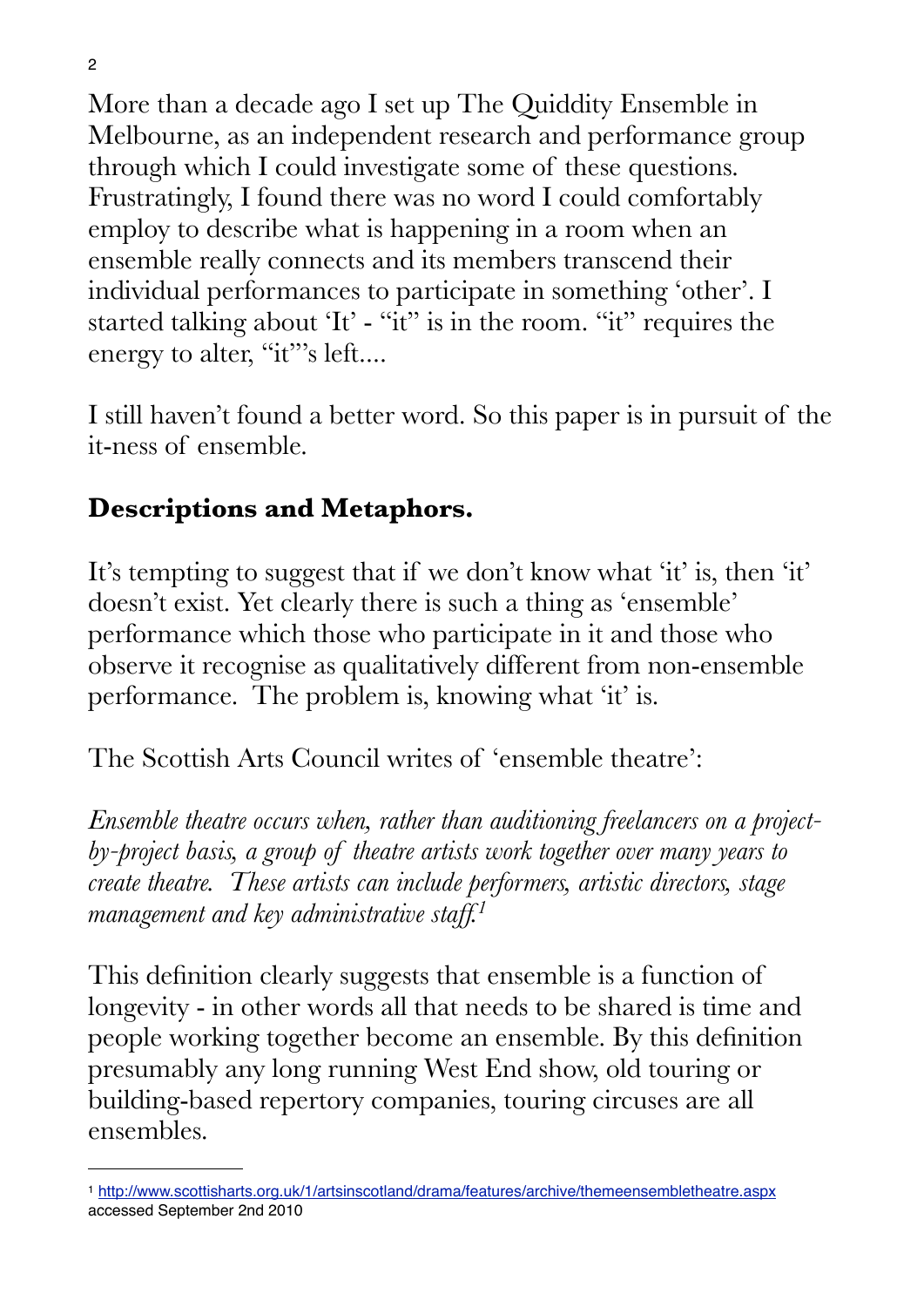Paul Allain, in his book on Suzuki "The Art Of Stillness" quotes Ellen Lauren from SITI in the US. She says:

*In teaching as many students as we have in New York, there has now become quite a community who have had some exposure to this training. ... This training can provide a very real vocabulary that actors can speak together; you can immediately become an ensemble, working in the same world with a similar sensibility. (Allain, 2002, p 48)*

This approach suggests ensemble is based on what the performers have experienced before the ensemble first meets, not on what emerges in the course of those meetings. Presumably this suggests a definition of ensemble that means that *individuals* are trained and if they have a similar training, they can automatically be an ensemble.

Already there is a contradiction. Is the majority of the work of forming an ensemble done before the performers meet, in their initial training, or does ensemble require longevity, making what the performers bring to the table essentially irrelevant?

Katie Mitchell in her book "The Director's Handbook" writes:

*During this period of rehearsals, you could also consider calling the full ensemble occasionally for movement or voice work, or to relay any new research material. `it is important not to lose the sense of a shared group activity or purpose. Do this once a week for an hour or so... Do not worry if... you do not have time to schedule these ensemble calls". (Mitchell 2009, p174)*

It would be easy to suggest that I'm making fun of Mitchell - I'm not. She cites as formative influences the work of Dodin, Gardzienice and Pina Bausch among others, (Mitchell 2009, p. 222) so clearly aspires to and respects the possibility of ensemble, however her suggestion for how that 'ensemble' is to be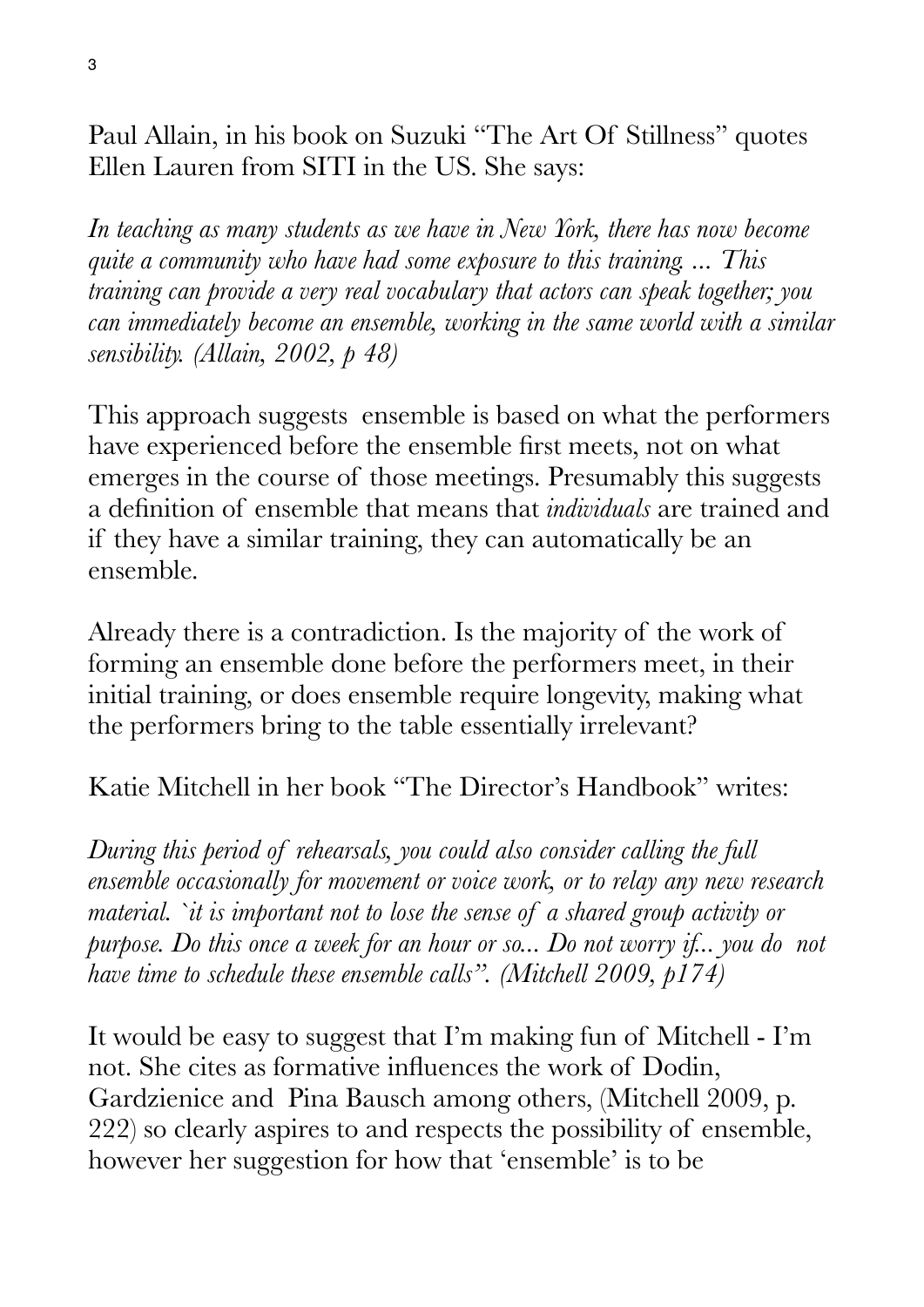maintained is that the *'sense of a shared group activity or purpose'* be encouraged. Ensemble then, is a 'common purpose'.

Longevity. Prior training. Common purpose. None of these seem to me to be at the core of a sense of ensemble, though all might play a role.

In Simon Callow's introduction to Shevstova's book on Dodin and the Maly Theatre, Callow writes of his first encounter with a Maly Production:

*The experience was a collective one, like the playing of a great orchestra. What was exceptional was the melos, the underlying sense of the whole. More extraordinary even than the individual performances or the interplay between the characters, was the corporate life manifested on stage. The connectivity of the actors was almost tangible, an organic tissue that made them breathe as one and move with a profound awareness of everything that was going on within the group..... (Callow in Shevstova, 2004, Introduction)* 

#### Later he adds:

*.. it is the actors who hold you absolutely, not simply as performers nor even as individuals, but as some kind of collective conduit for the life-force. A Maly production is contained within the actor's bodies, brains, hearts and souls, it is the sum total of their work, their relationship with each other, their relationship with the world. The experience of the production, no matter how stylised the conception, is always deeply human.. (ibid)*

I find Callow's phrase 'corporate life' compelling for it points to what seems to me an indisputable reality that is ignored by the idea that ensembles emerge from longevity or from some vague idea of being engaged in a 'group enterprise'. The 'it-ness' of ensemble is something that is created and sustained by performers, in real time, every time they work as an ensemble. It is a function of something performers are doing and communicating through the spaces that separate them. This suggests to me that the essence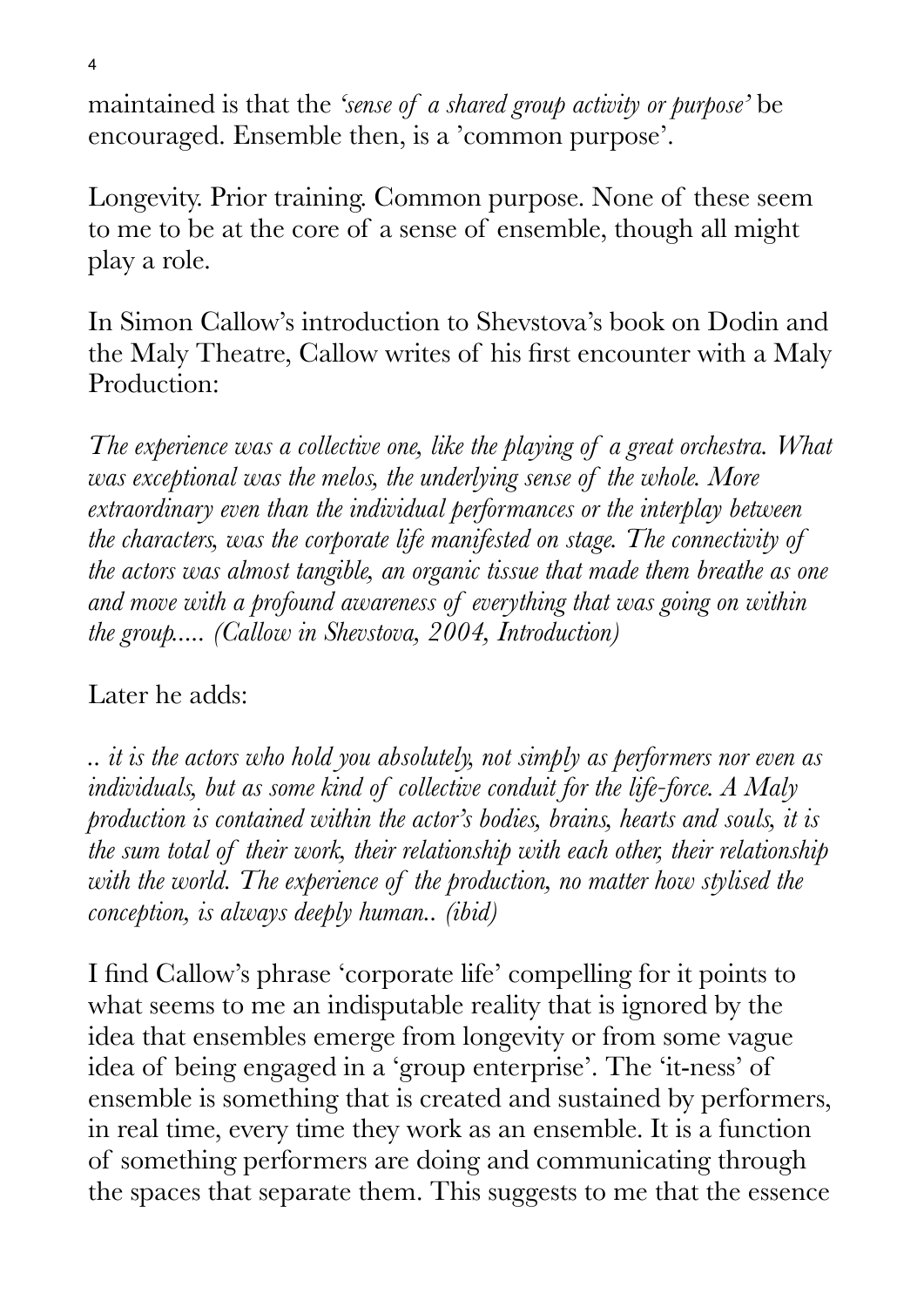of ensemble is to be found in HOW a performer does her or his work - it is a function of their activated bodymind. The HOW is a function of the quality of the attention that each performer is paying to his or her work. Perhaps we could suggest that ensemble is generated and sustained by the qualities of attention that the individuals who comprise the ensemble pay to themselves and their relationships. As the precise nature of an individual's 'quality of attention' seems to elude exact capture in words, we need to resort to metaphors to try to evoke it.

So what metaphors have been used to try to capture the underlying nature of the interpersonal attentiveness within an ensemble?

Strehler, quoted in Delgado and Heritage's book "In Contact With The Gods" says:

*I have a deep-rooted and ancient idea of what an ensemble is. I love the theatre only when it is a family, a fraternity, a house filled with parents, children, cousins. I don't mean by this that I think of the family as pure harmony, for a family is also a place of dissent and of abandonment. But the theatre-as-home is the only one that for me is worth the effort. (Delgado & Heritage 1996, p 266)*

Ingemar Lindh, Swedish Improvisor who began his work with Decroux and Grotowski before developing his own approach to collective improvisation, writes of the ethics of hospitality at play within ensemble:

*... the prime condition for working in a group is to have the capacity of being on your own - so as not to become a burden on others. This is the principle of collaboration on the floor during improvisations; it is also the basic principle of hospitality... otherwise one ends up imposing on, rather than encountering, the other. (Lindh quoted in Camillieri, 2008, p 252)*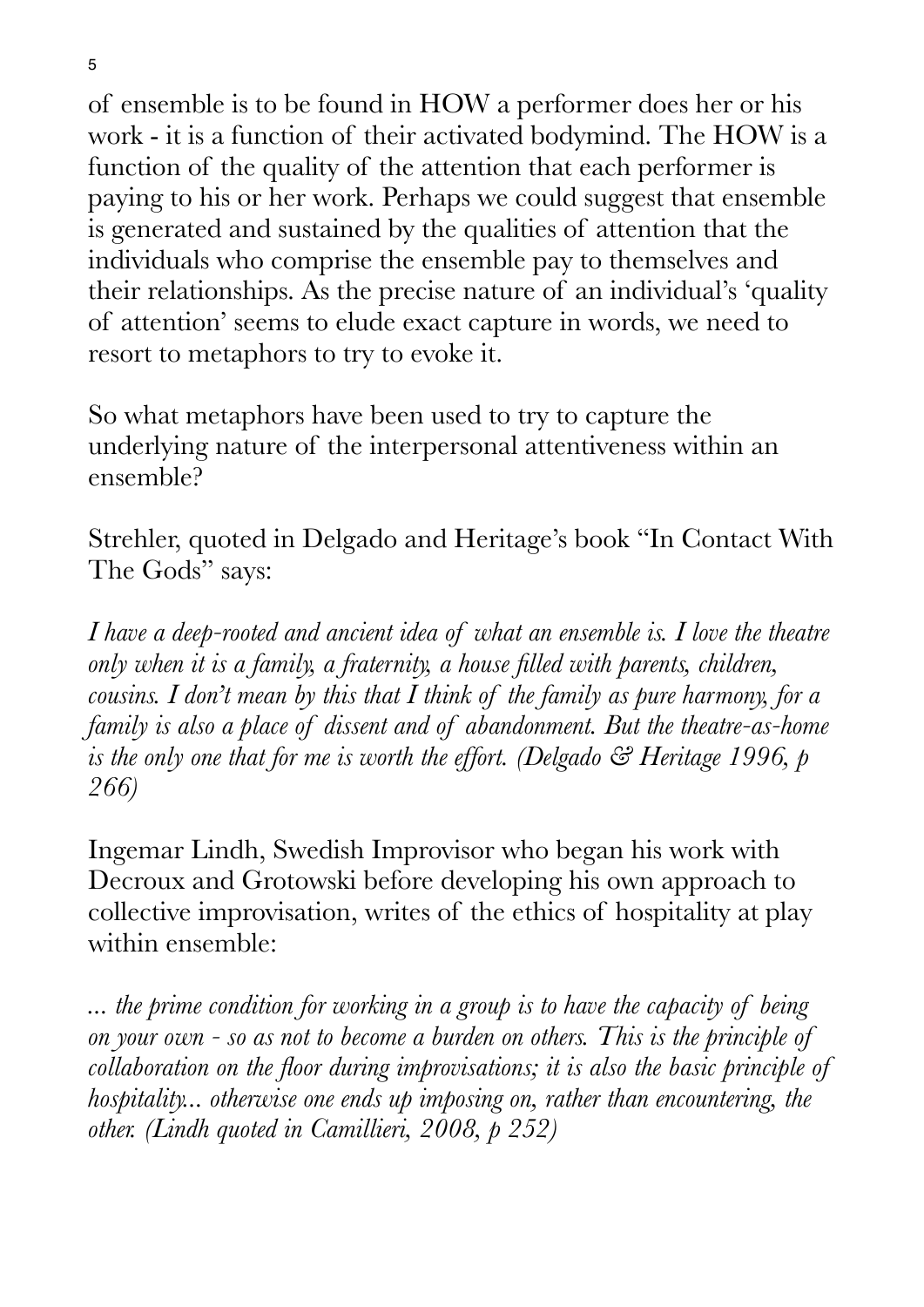Nicolas Nunez and Helena Guardia, both of whom have been at the core of the Taller in Mexico City for the last 35 years, talk about ensemble as a meeting between people's essential selves - not their surface 'personalities' - between people who have left their masks outside.

These metaphors are drawn from the domain of codified or structured social interaction. However there is another domain of metaphor that is employed.

Nicolas and Helena both recalled Grotowski discussing ensemble in rather different terms. They talked about Grotowski describing an ensemble as a single body comprising distinct but interdependent vital organs. A brain is necessary, a heart, an anus. Particularly the anus. Nicolas recalled a conversation with Grotowski in which the latter said:

*we have to take care ...because as soon as we get together, we start and we build this body – as an ensemble. We all need this body to be alive, and he (Grotowski) told us not to kill, not to destroy, our structures, because he said many groups, many theatre groups, disappeared because they killed ... the anus of the organism. Somebody says 'I can't stand him' 'Neither can I' 'He's not needed' 'Yes, fuck him!' 'Throw him away!' 'Yes, I am going to tell him!'. And they throw this guy away, or this girl, and the ensemble vanishes – destroyed, because it cannot live without an anus. (Private Conversation with the Author, New York, April 2009)*

Nicolas also was adamant that Grotowski believed the roles within the body of the ensemble were not fixed. One person might be the brain one day, another the next. Even the director had a mutating role:

*(Grotowski) said, also, these roles are not stable. So, if you direct, don't feel that you have to have the last say, the last word, because maybe sometimes you will be so stupid or maybe sometimes you will be the [anus] – even if you are the official responsible one. (ibid)*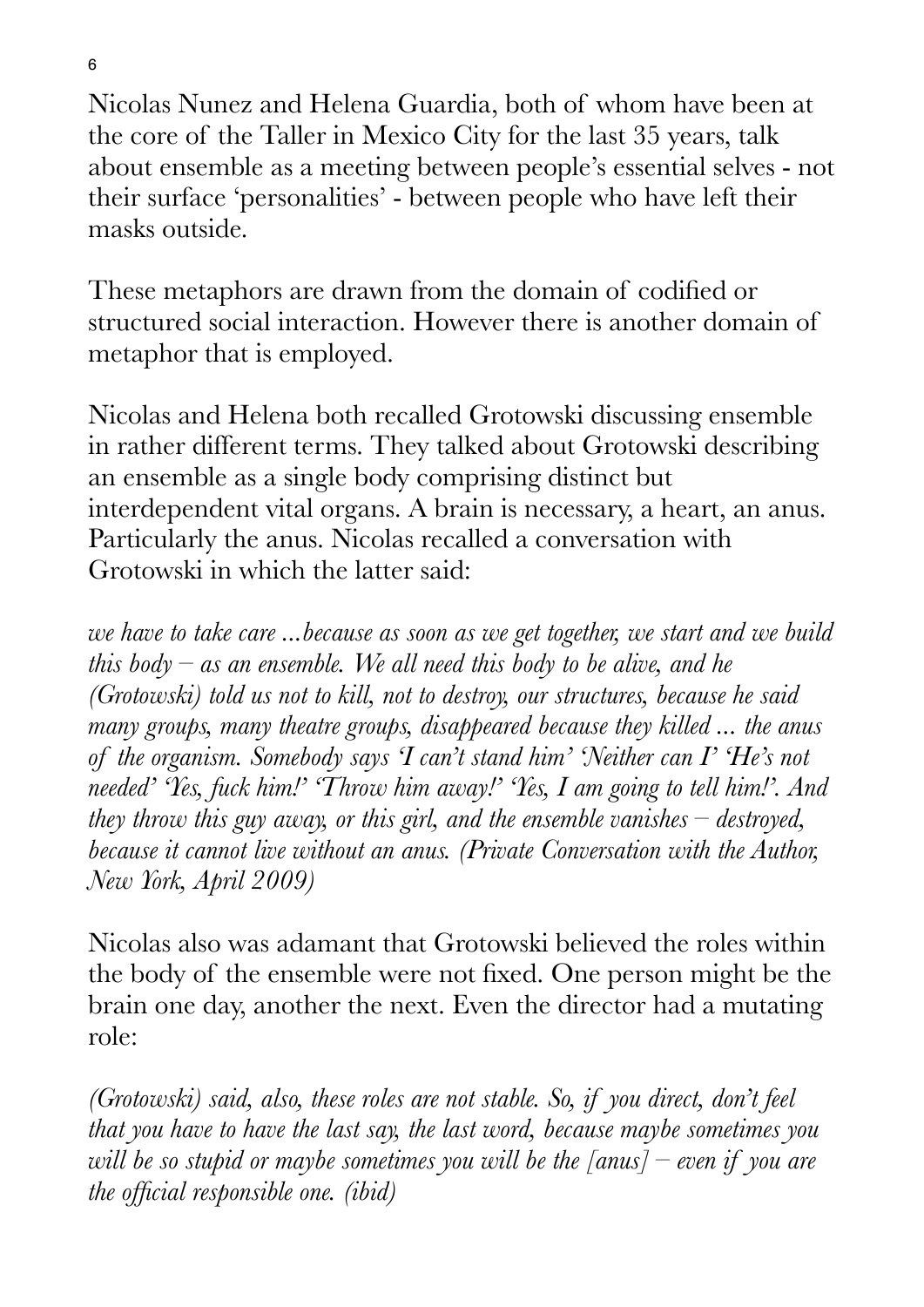Maria Shevstova, writing about the Maly Theate, writes of:

*Ensembles in the strongest sense of the term, that is, a permanent group, breathing as one. (Shevstova 2004 p. 36)*

Metaphors of the ensemble as a body or as a single, unified breath, seek to extend the experience of the individual body to describe the interactive nature of ensemble.

That there are these two domains of metaphor, of social interaction and of the extended body, is hardly a surprise - after all, the very essence of ensemble is to be found in the negotiation between individual's unique use of their bodyminds and the ethics, aesthetics and protocols of how those individuals interact. Ensemble is a hybrid of the individual and the social.

#### **My Practice**

I'd like to turn to my own practice for a little while and see how my experience of what works in the studio might interact with the questions I've tried to open up so far.

I did not start training ensembles because I thought I knew what they were. After I graduated I fell into five years work with a Grotowski inspired Physical Theatre company. I ran youth theatres and it seemed a good idea to keep people on stage all of the time as God knows what they were up to in the dressing rooms. I saw The Maly Theatre and Gardzienice. These things coalesced into a sense that it was in ensemble that the heart of my interest lay. In other words any understandings I have are as a result of processes of practical research, of trial and error, of dead ends and glorious realisation. My understandings of ensemble are rooted in my studio practice and my ideas followed rather than preceded that practice.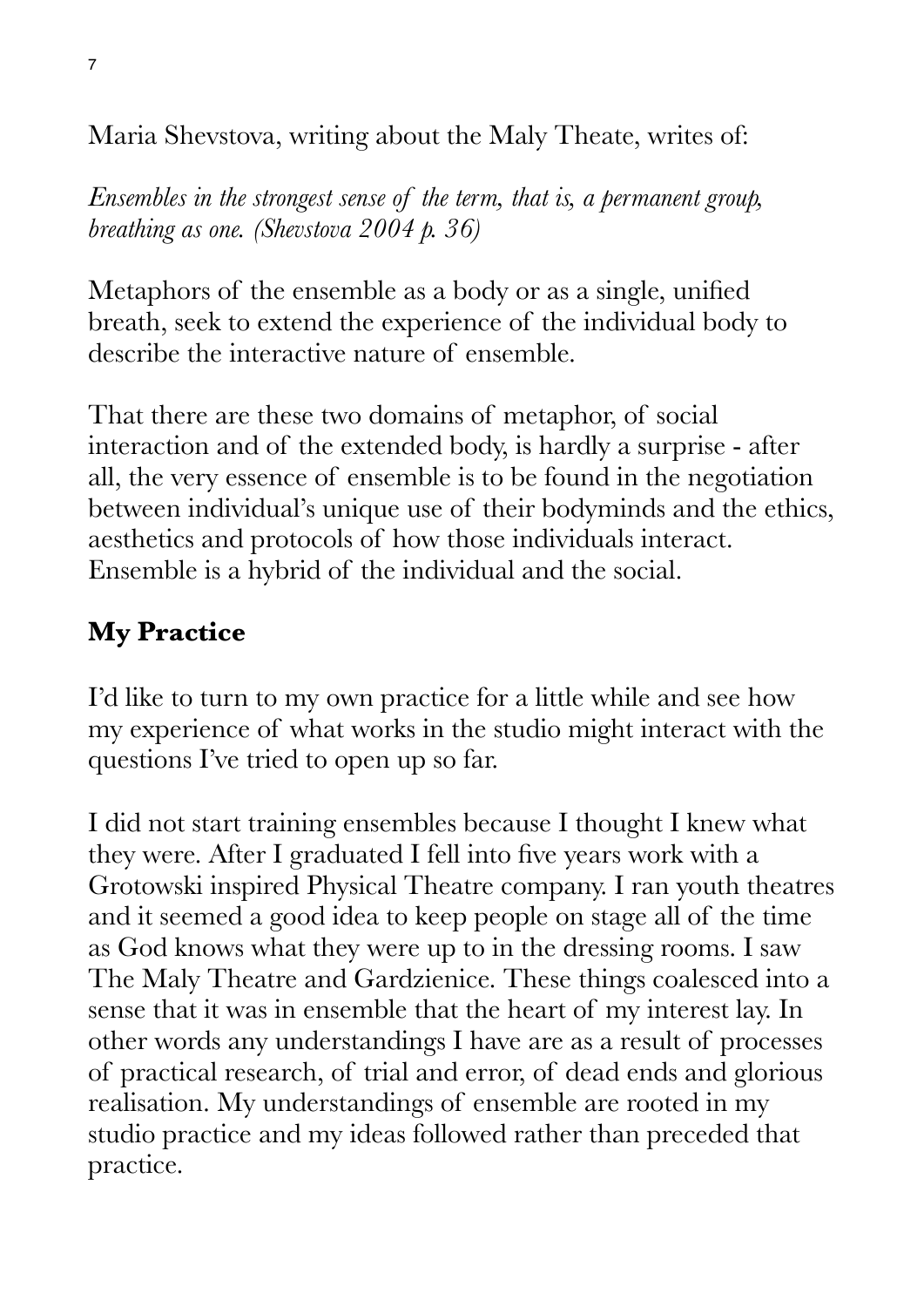8

Over the years my approach has come to focus on foundational principles. The essence of the ensembles I develop does not reside in a specific suite of skills, but in collaboration through a set of shared principles. It is not what the performers do that creates the ensemble, it is *how* they do it. A group of performers with similar skills - actors, acrobats, contemporary dancers - will not, by default, perform as an ensemble. I find repeatedly, teaching in conservatoria such as the National Institute of Circus Arts in Melbourne or the Swedish Ballet Academy, put six circus acrobats or twenty contemporary dancers together and they will not necessarily be an ensemble. However within a couple of days of principle-based training, a group of disparate individuals, assuming they are willing to embrace foundational principles, begins to find that instinctive, responsive and open awareness that is fundamental to inhabiting a genuinely shared space.

The development, through practical collaborative work, of the HOW of a particular ensemble, in my work, takes place by encouraging shared perspectives and shared attitudes based on core principles. This emerging commonality of attitude begins to build a bridge between the domain of the idiosyncratic bodymind and appropriate structures of social interaction.

This process is based on acknowledgement of the essential difference between individuals.

This is not a process of eradicating individuality or discouraging idiosyncracy. In fact the development of commonality underpins and enhances individuality. It empowers individuals to manifest themselves more fully through relationship to others. Individuality is the life blood of ensemble. One of the mistakes performers most often make when they start to work collaboratively is to attempt to facilitate the work of others by withholding themselves - they don't make offers, they don't impose sounds or actions, they don't take a lead - they end up giving nothing and having to be carried by the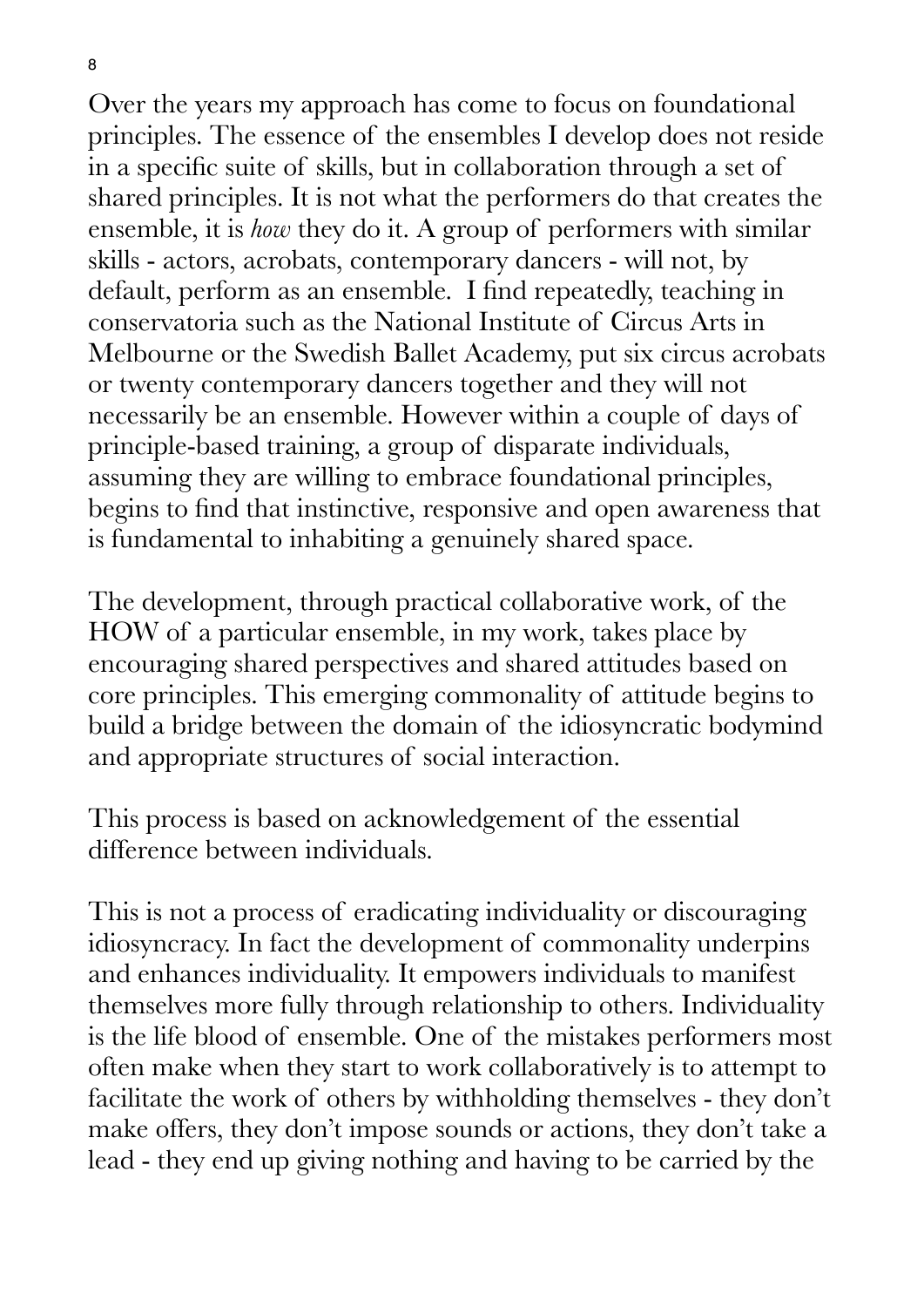ensemble. Hence one of the principles I work from is the seemingly counter-intuitive "Don't Be Helpful".

The negotiation that is required between the pursuit of individual objective and sensitivity to external impulse has led, over the years, to my working with the idea, very inelegantly named, of the selfwith-others. The self-with-others is a notion of the extended self, of the mindful self at the threshold between the secret, idiosyncratic, unique internal world and appropriate responsiveness to the external universe.

Of course, the simple answer to one of the questions that I started this paper with - 'what is being trained when we train an ensemble?' - is 'individuals'. That's all we can train. But what we are doing when we train people to work in ensembles is encouraging individuals to develop a particular form of selfhood, an extended selfhood. In training a particular ensemble, the commonality of purpose, the shared perspectives and principles facilitate the meeting points between extended selves. These shared foundational attitudes define the interface between external stimulus and internal reaction and so define the spectrum of appropriate responses within any particular ensemble.

## **Closing Thoughts**

So what does this practical work suggest about the 'it-ness' of ensemble. What is going on when a group of individuals, working together, enable 'it' to come and visit them and they begin to experience themselves, and to be experienced by those watching them, as an ensemble?

I want to suggest the idea that 'IT" is an emergent property of collective selves. The individual self who first joins an ensemble develops into a collective, extended, interdependent self. Though longevity, prior training and a sense of 'collective purpose' might all contribute to this development, they are not its core. It's core is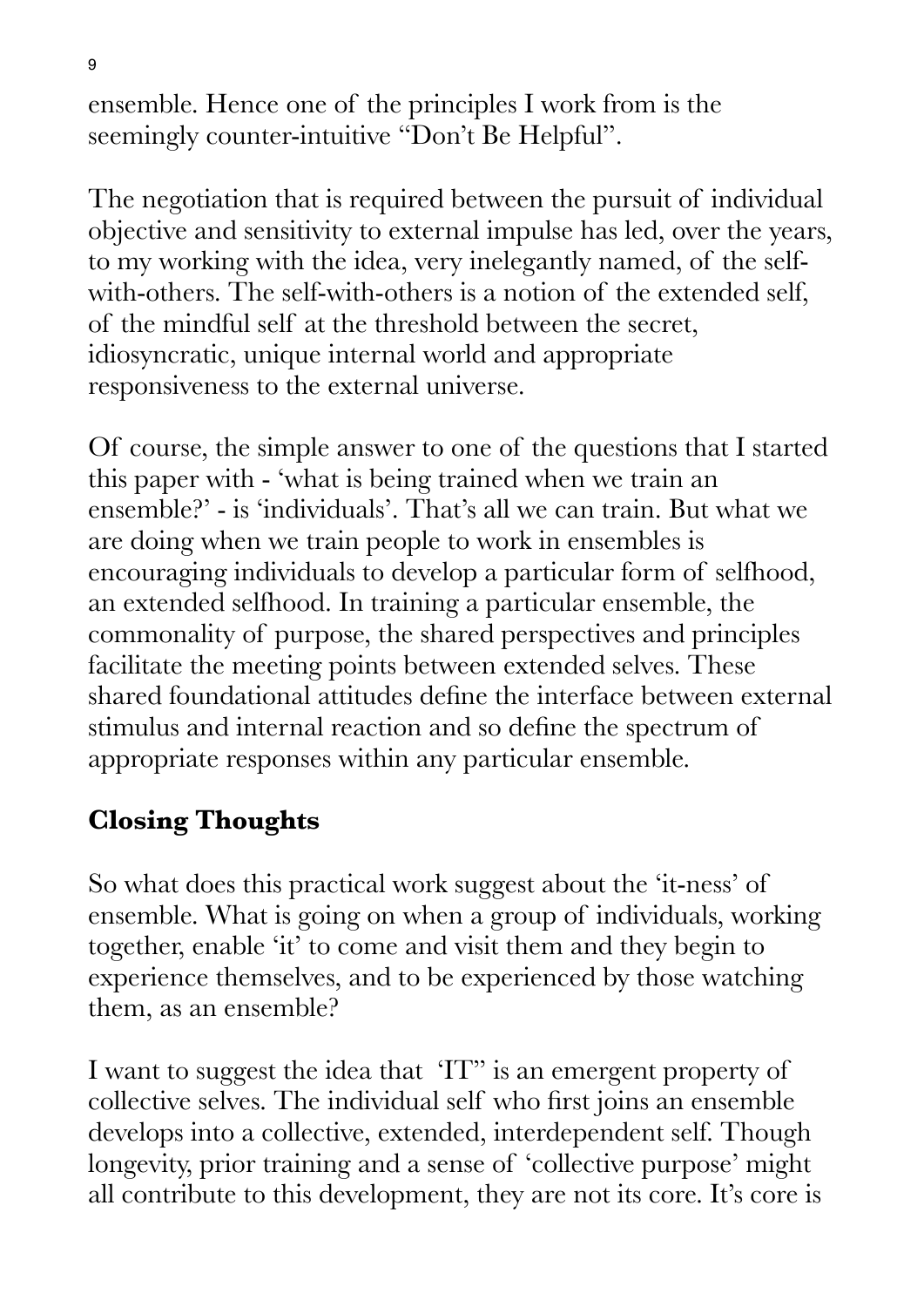found in the identifying and decoding of individual thought paradigms and psychophysical blockages that obstruct the ability of performers to respond instantaneously, vulnerably and appropriately to stimulus given by others. Some think of this as 'getting rid of the ego', though for me that sounds too much like a devaluing of individuality. This decoding, I achieve, through encouraging the embodying of core shared principles.

I am not suggesting my principles are the only ones that can underpin ensemble - however, just as a family or social organisation requires shared rules, protocols or courtesies, so an ensemble requires a foundation of common purpose or perspective. In this sense, perhaps Katie Mitchell is right that ensemble is a sense of 'shared purpose', but it is a shared purpose that must be radically and continually embodied in the work of performers, not simply left as an disembodied idea. An ensemble shares a primary task in every moment of its performance - it knows what *must* be done and pays attention accordingly - but the subtasks, those things which could/might be done are individualised by the way each performer responds to common impulses. The ensemble shares foundations but celebrates the unique structures that each individual builds from those foundations, just as in a forest, every tree is unique but all are rooted in the same earth.

Earlier I noted two domains of metaphor that have been employed to describe ensemble, the domain of social structures and the domain of the extended body. My training, predicated on the notion of self-with-others, suggests an understanding of ensemble at the meeting point of these two domains, a training that is about the interaction between the individual and social self.

So, I'm going to add one more metaphor to the pile. A neuron is not a brain. A vital organ is not a person. An individual is not an ensemble. Consciousness might be seen as an emergent property of a brain in which individual neurons appropriately interact. An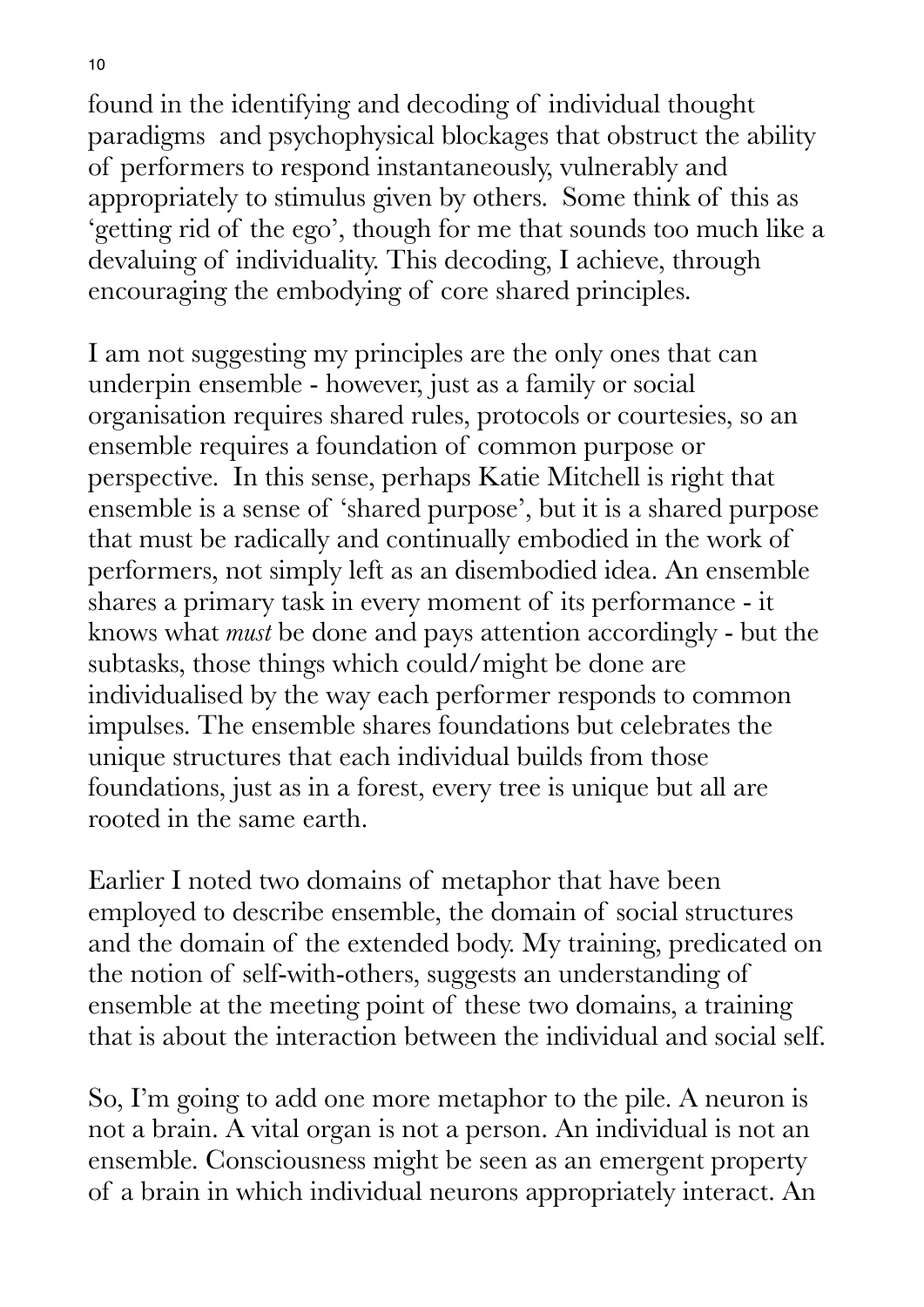individual emerges from a bodymind in which radically different elements appropriately interact. An ensemble is the emergent property of appropriately interacting individuals. Just as a consciousness is altered by, but can survive the death of individual neurons and a body can withstand (though is altered by) the deterioration, removal or transplant of vital organs, so an ensemble can - and does - survive and find itself transformed by the loss of one individual and the arrival of another, though if the wrong individual is transplanted into an ensemble, like a transplanted organ, it can be rejected and in that process can kill the ensemble.

An Ensemble is a flexible, collective self intimately defined by its constituent elements, yet curiously independent of them. 'It', like you or I, can be wilful, awkward and unexpected, just as my experience of myself can become strange to me if my liver is not working as normal or some other biological mystery is playing out beyond the realms of my knowing. "It' has a personality quite distinct from the individuals from which it emerges. 'It' is sustained purely by a precise and appropriate quality of attention. Though we might understand many of the elements that underpin 'it's' independent corporate life, just as we understand many elements of the brain and the body, we still struggle to explain what, ultimately, sparks 'it' to life.

#### **References**

Allain, P (2002) *The Art Of Stillness*. Methuen, London

Camilleri, F, *Hospitality and the Ethics of Improvisation in the work of Ingemar Lindh*, New Theatre Quarterly 24:3 (August 2008)

Delgado, M & Heritage P, eds, (1996), *In Contact With The Gods? Directors Talk Theatre.* MUP. Manchester